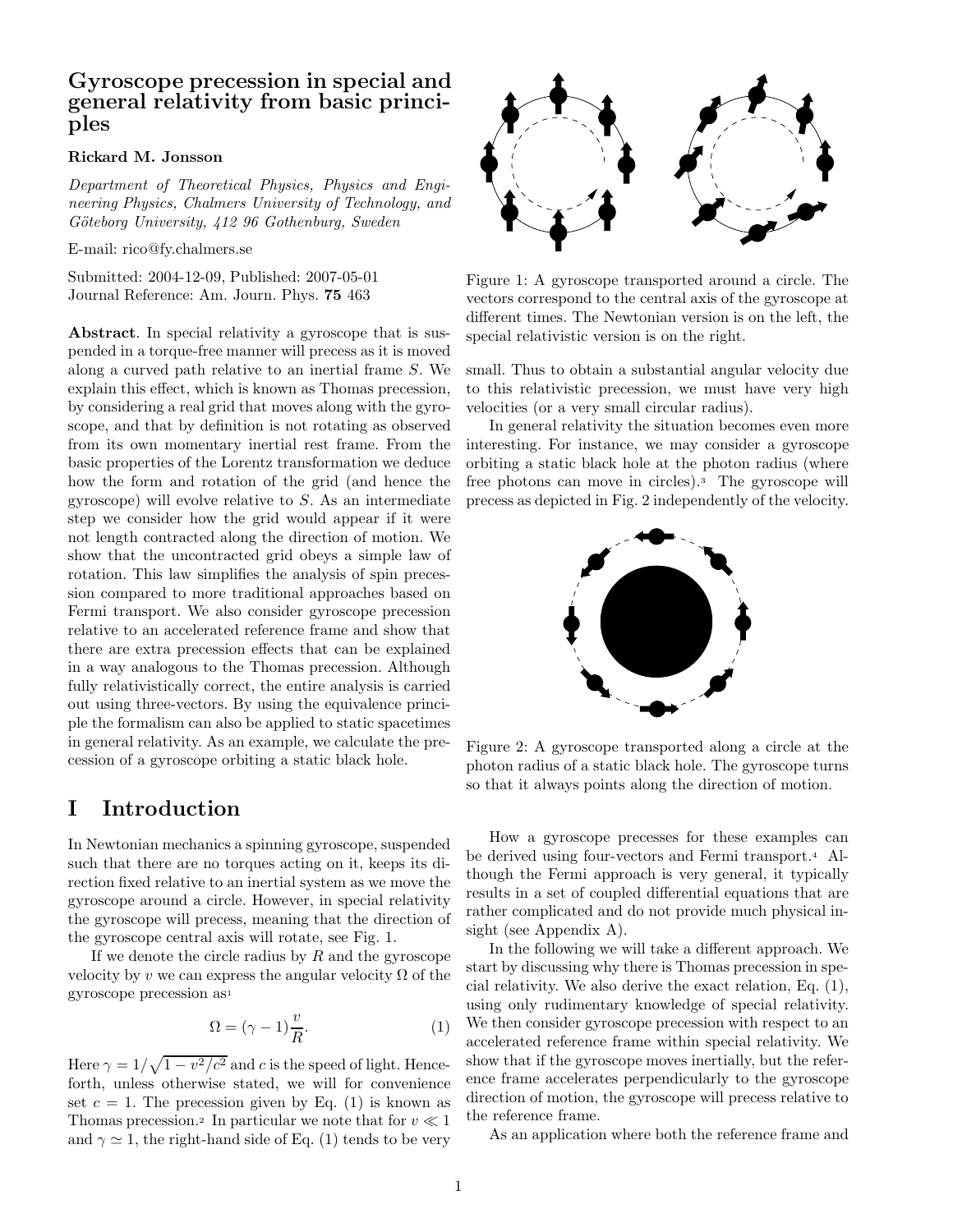the gyroscope accelerates we will consider a gyroscope on a train that moves along an upward accelerating platform as shown in Fig. 3.



Figure 3: A train at two consecutive times moving with velocity v relative to a platform that accelerates upward. A gyroscope with a torque free suspension on the train will precess clockwise for  $v > 0$ .

If we neglect the Earth's rotation, an ordinary platform on Earth behaves just like an accelerated platform in special relativity (the equivalence principle), $\frac{1}{2}$  so the result can be applied to every day scenarios. The equivalence principle also allows us to apply the analysis to a gyroscope orbiting a black hole.

Sections II–VI assume knowledge of special relativity. Knowledge of general relativity is assumed in Secs. VII– IX.

# II The gyroscope grid

Although spinning gyroscopes are the typical objects of interest when discussing relativistic precession effects, we will in the following consider a grid (say of metal) that we call the gyroscope grid. This grid is by definition not rotating as observed from its own momentary inertial rest frame. The central axis of an ideal gyroscope with a torque-free suspension is, by definition, also non-rotating as observed from its own momentary inertial rest frame. It follows that the axis of an ideal gyroscope, which is transported together with the grid, will keep its direction fixed relative to the grid. Thus, the precession of an actual gyroscope (assuming it behaves like an ideal gyroscope) follows from the behavior of the gyroscope grid. The use of the grid will also allow us to put the effects of precession due to the gyroscope grid acceleration on an equal footing with the precession effects that come from the acceleration of the reference frame.

#### A The boost concept

In special relativity, a Lorentz transformation to a new set of coordinates, which are non-rotated relative to the original coordinates, is known as a boost of the coordinates.<sup>6</sup> Equivalently a physical boost of an object can be performed. As seen by an observer at rest in a certain inertial reference frame, a physical boost of an object by a certain velocity is equivalent to performing a boost of the observer's reference frame by minus the velocity (while not physically affecting the object). In particular, boosting an object with respect to the object's initial rest frame means giving the object the velocity of the boost and length contracting the object along the direction of motion. At times we will use the term pure boost to stress the non-rotating aspect of the boost. We will also assume that any real push of an object (such as the gyroscope grid), works like a pure boost relative to the momentary inertial rest frame of the object.

We will next illustrate how three consecutive physical boosts of a grid, where the boosts are each non-rotating as observed from the momentary rest frame of the grid, will result in a net rotation. The result can be formally derived by making successive Lorentz transformations (multiplying matrices), but from the derivation in the next section we can also understand how the rotation arises. The net resulting rotation is the key to the Thomas precession as presented here.

#### B The effect of three boosts

Consider a grid in two dimensions, initially at rest and non-rotating relative to an inertial system S. We then perform a series of boosts of the grid as sketched in Fig. 4. Note especially what happens to the thick bar and its end points.



Figure 4: (a) The grid at rest with respect to  $S$ . (b) The grid after a pure boost with velocity  $v$  to the right, relative to S. Note the length contraction. (c) The grid after a pure upward boost relative to a system  $S'$  that moves with velocity  $v$  to the right. (d) The grid after a pure boost that stops the grid relative to S.

After the first boost by a velocity  $v$  to the right, the grid is at rest relative to another inertial system  $S'$ . The grid is then given a pure upward boost relative to  $S'$ by a velocity  $\delta u'$ . Relative to the original system S, the grid will then move in a direction  $\hat{\mathbf{n}}$  up and to the right. Through the upward boost the originally vertical grid bars remain vertical relative to  $S'$ ; thus they will also remain vertical relative to S, as follows from the Lorentz transformation. However, the originally horizontal bars will become rotated. To understand this rotation, consider all of the events along a horizontal bar just as the bar starts moving upward relative to  $S'$ . These events are all simultaneous relative to  $S'$ , but relative to  $S$  the rearmost event (the leftmost event) will happen first (relativity of simultaneity). Thus the leftmost part of the bar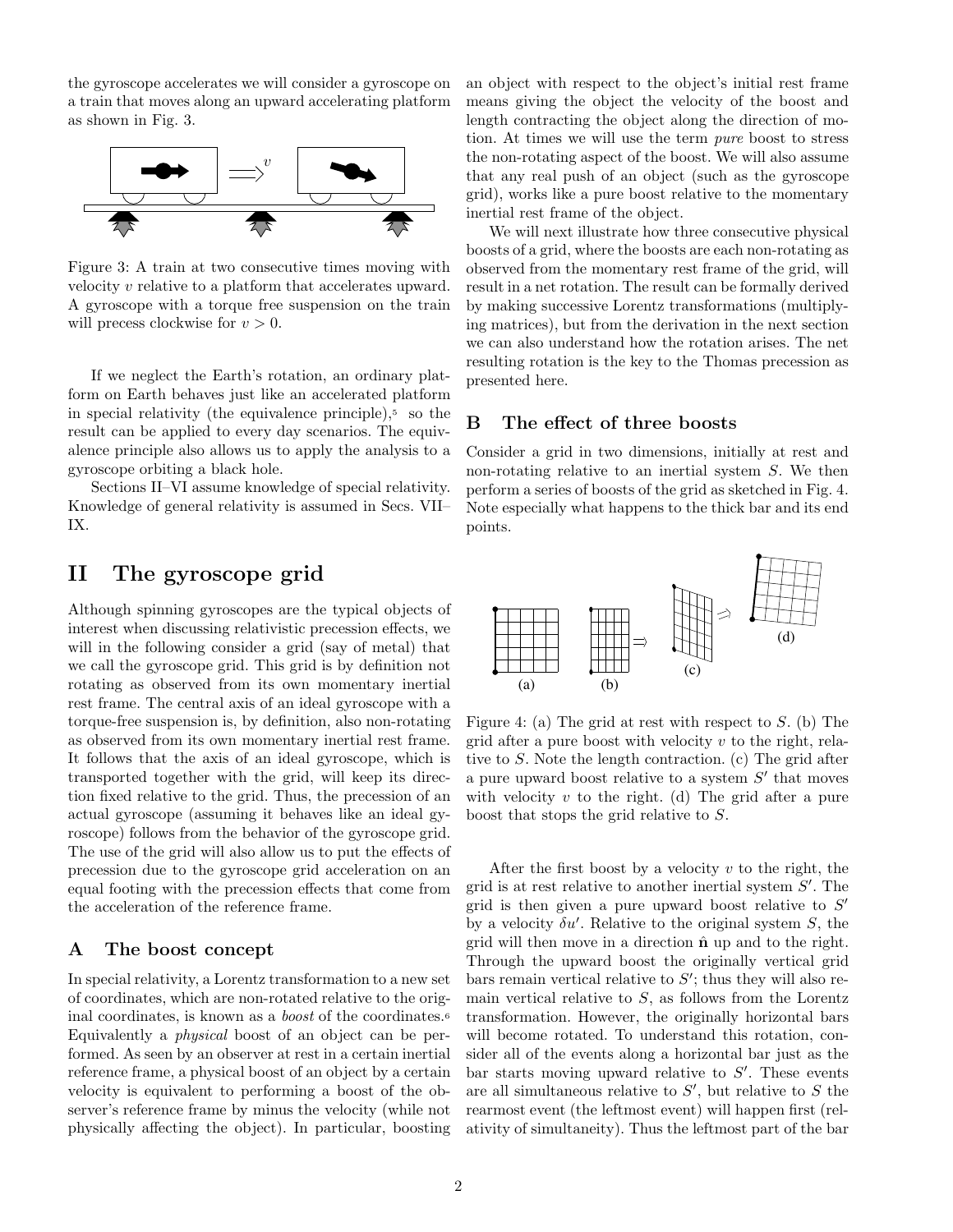will have a head start (upward) relative to the rightmost part, and the bar will therefore become rotated. Finally, we stop the grid, in other words we make a pure boost in the  $-\hat{\mathbf{n}}$  direction, so that the grid stops relative to S. The effect will be to remove the length contraction in the  $\hat{\mathbf{n}}$  direction, that is, to stretch the grid in the  $\hat{\mathbf{n}}$  direction. Through this stretching we understand that the originally vertical grid bars will rotate clockwise. Because none of the boosts deform the grid as observed in the grid's own momentary rest frame, it follows that the entire final grid will be rotated clockwise relative to the original grid.

#### C Calculating the precise turning angle

The upward boost by a velocity  $\delta u'$  relative to S' yields an upward velocity  $\delta u = \delta u'/\gamma$  (time dilation) as observed from S. Consider now two points separated by a distance  $L_0$  along an originally vertical bar of the grid, as measured in the grid's own frame. As observed in  $S'$ , the distance between the points after the upward boost is, due to length contraction, given by  $L = L_0/\gamma(\delta u')$ . This distance is also the distance between the points as observed in  $S$ , as follows from the Lorentz transformation. Also, the velocity of the points after the upward boost is  $v\hat{\mathbf{x}} + \delta u\hat{\mathbf{y}}$  as observed in S.

When we stop the grid, the length expansion (that is, the removal of length contraction) will shift the topmost point relative to the lowest point, resulting in a rotation by an angle  $\delta \alpha$  as depicted in Fig. 5. From the definitions in Fig. 5 it follows that



Figure 5: The stretch-induced tilt of the two points (the filled circles) due to the final stopping of the grid. The distance between the points prior to the stretching, as measured in the direction of motion, is denoted by  $\delta s$ .

$$
\tan \delta \theta = \frac{\delta u}{v}, \quad \sin(\delta \alpha + \delta \theta) = \frac{\gamma \delta s}{L_0}, \quad \sin \delta \theta = \frac{\delta s}{L}.
$$
 (2)

From now on we will assume that  $\delta u$  is infinitesimal. Because the  $\gamma$ -factor entering the relation between L and  $L_0$  depends on  $(\delta u)^2$ , we have  $L = L_0$  to first order in  $\delta u$ . It follows that, to first order in  $\delta u$ , Eq. (2) reduces to

$$
\delta\theta = \frac{\delta u}{v}, \quad \delta\alpha + \delta\theta = \frac{\gamma \delta s}{L_0}, \quad \delta\theta = \frac{\delta s}{L_0}.
$$
 (3)

From Eq. (3) we find

$$
\delta \alpha = \frac{\delta u}{v} (\gamma - 1). \tag{4}
$$

Here  $\delta \alpha$  is the resultant clockwise angle of rotation of the grid, after the three consecutive boosts. The result also applies to a grid that was initially rotated by a certain angle relative to the grid we considered above. To see this, suppose that we perform the three boosts simultaneously on the two grids. Because the boosts are all non-rotating as observed in the momentary rest frame of the grids, the relative angle between the grids must be preserved. Thus Eq. (4) gives the angle of rotation resulting from the three boosts in question, regardless of the initial rotation of the grid.

For an infinitesimal boost in a general direction relative to  $S'$ , only the upward directed part of the boost contributes to the rotation.<sup>7</sup> Thus Eq. (4) holds also for this case if we interpret  $\delta u$  in Eq. (4) as the part of the infinitesimal velocity change that is perpendicular to the direction of motion.

#### D The uncontracted grid

For a grid in motion relative to a certain specified reference frame (for example an inertial frame), we now introduce what we call the *uncontracted* grid. This grid is obtained by imagining the real grid without length contraction along the direction of motion. The idea is illustrated in Fig. 6.



Figure 6: The real grid (black thin lines) and the corresponding imagined uncontracted grid (grey thick lines) before and after a large upward boost.

From Fig. 4, we note that the imagined uncontracted grid, immediately before and after the infinitesimal upward boost, is identical (in form and rotation) to the initial and the final actual grid respectively. From the discussion at the end of Sec. II C it therefore follows that for any real grid moving on a plane that receives an infinitesimal boost (non-rotating as observed in the grid's own momentary inertial rest frame) by a velocity  $\delta u$  perpendicular to the direction of motion, the corresponding uncontracted grid will rotate an angle given by Eq. (4) as

$$
\delta \alpha = \frac{\delta u}{v} (\gamma - 1). \tag{5}
$$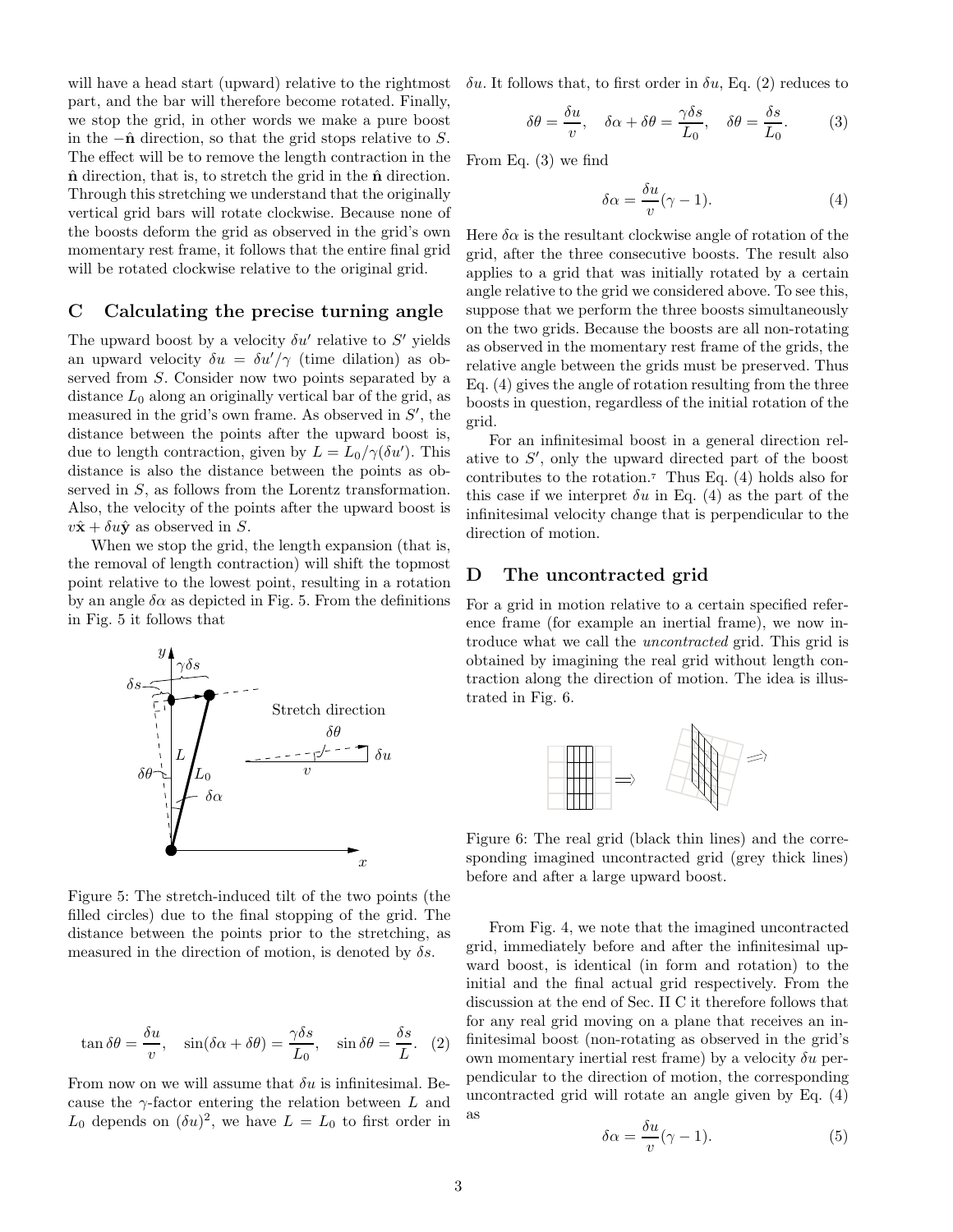Henceforth we will always describe the gyroscope grid in terms of the uncontracted grid. If we have found the evolution of the uncontracted grid for a particular path, we can always find the observed real grid by length contracting the uncontracted grid in the momentary direction of motion.

#### E Circular motion

Consider a gyroscope grid moving with velocity  $v$  along a circle of radius R. During a time step  $\delta t$ , the grid receives an infinitesimal boost perpendicular to the direction of motion. In the inertial frame of the circle the perpendicular velocity change is given by

$$
\delta u = \frac{v^2}{R} \delta t. \tag{6}
$$

The corresponding uncontracted grid will rotate an angle according to Eq. (5) during the boost. At the next time step there is a new boost and a new induced rotation. It follows that there is an ongoing precession of the uncontracted grid as depicted in Fig. 7. The angular velocity of rotation is given by Eqs. (5) and (6) as

$$
\frac{\delta \alpha}{\delta t} = (\gamma - 1)\frac{v}{R}.\tag{7}
$$

Thus we have derived the Thomas precession given by Eq. (1). Note that Eq. (7) describes how fast the imagined uncontracted grid rotates.



Figure 7: A gyroscope grid at successive time steps. Both the grid and the gyroscope are depicted as they would be observed if they were uncontracted.

## F The mathematical advantage of the uncontracted grid

We have shown that the uncontracted grid evolves according to a simple law of rotation. The central axis of a gyroscope, if it were not length contracted along the direction of motion, obeys the same simple law of rotation. The actual axis of a gyroscope, however, changes its length over time, and its angular velocity would not be as simple as that given by Eq. (7). A differential equation for the evolution of the actual axis, would hide the simple dynamics of a rotation and a superimposed length contraction, which would complicate the analysis. Similarly, the standard approach to calculating gyroscope precession,

which uses the Fermi transport equation for the spin vector of the gyroscope, is also comparatively complicated (see Appendix A and Ref. 8 for further details).

#### G Comments on the uncontracted grid

Although we may think of the uncontracted grid as a mathematically convenient intermediate step in finding the actual grid, there is more to this concept. As follows from its definition, the uncontracted grid corresponds directly to the grid as experienced in a system that moves with the grid and that is related to the reference frame in question by a pure boost.

Consider a special relativistic scenario of a gyroscope grid suspended in a torque free manner inside a satellite. The satellite uses its jet engines to move along a smooth simple closed curve on a plane. We want to measure from the satellite the precession angle of the gyroscope grid after a full orbit. If we assume that there are a couple of suitably placed fixed stars, we can use their direction as observed from the satellite at the initial and final point of the orbit (which coincide), as guidelines to establish a reference system within the satellite. For this scenario the uncontracted grid is the physical object in which we are interested, because it's orientation precisely corresponds to the orientation of the actual gyroscope grid relative to the star calibrated reference frame of the satellite. In particular, if the uncontracted grid has rotated a certain angle after the full orbit, so has the actual gyroscope grid as measured from the satellite.

# III Boosting the reference frame

Now let us consider the effect of a boost of the reference frame rather than of the gyroscope grid. To make the analogy with the discussion in Sec. II clearer, we consider a real grid as a reference frame. We assume that the reference frame initially is at rest relative to an inertial system  $S$ , and is then boosted upward so that it is at rest with respect to another inertial system  $S^0$ , see Fig. 8. The gyroscope grid is assumed to move with constant speed  $v$  to the right as observed in  $S$ .



Figure 8: Boost of the reference frame (of which the depicted thin grid is a small part) upward by a velocity  $\delta u_{\text{ref}}$ . The velocity of the gyroscope grid is maintained.

Relative to the gyroscope system, the reference frame initially moves to the left, and is then (due to the boost)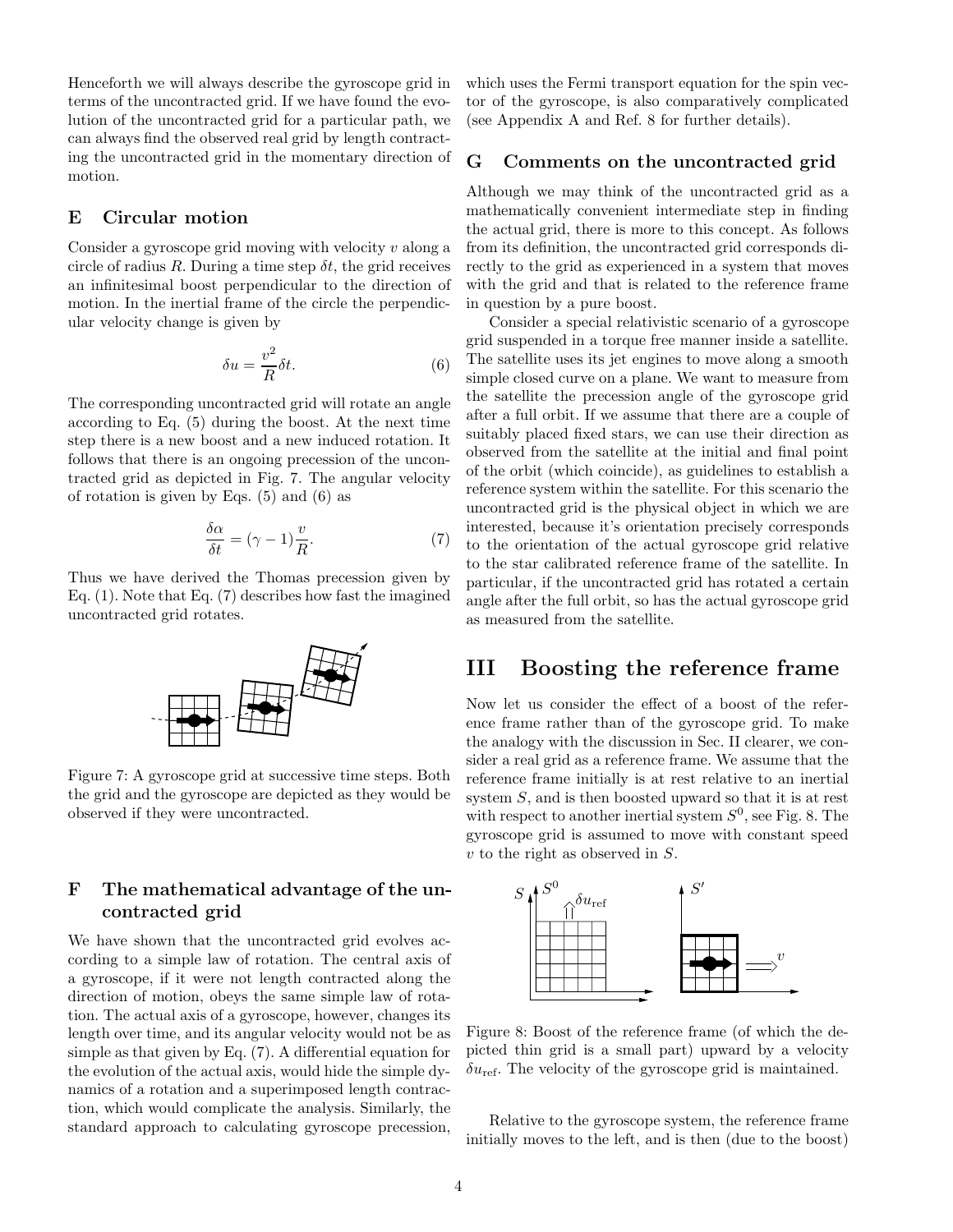given an upward velocity  $\delta u_{\text{ref}}/\gamma$  (time dilation). Because the reference frame moves relative to the gyroscope system, the reference frame is length contracted along the direction of motion. However, we can imagine the reference frame without the length contraction. Analogous to the discussion in Sec. II, the uncontracted reference frame will rotate during the boost, as depicted in Fig. 9.



Figure 9: Relative to the gyroscope system, the reference frame (thin lines), of which we illustrate a certain part, rotates during the boost. The reference frame is depicted as it would appear if it was not length contracted relative to the gyroscope system.

The net counterclockwise angle of rotation for the reference frame is found by substituting  $\delta u$  by  $\delta u_{\text{ref}}/\gamma$  into Eq.  $(5)$ :

$$
\delta \alpha = \frac{\delta u_{\text{ref}}}{\gamma} \frac{\gamma - 1}{v}.
$$
 (8)

Note that removing the length contraction of the uncontracted reference frame relative to the gyroscope grid yields the same relative configuration as removing the length contraction of the gyroscope grid relative to the reference frame. It follows that the upward boost of the reference frame yields a clockwise rotation of the uncontracted gyroscope grid, described by Eq. (8), relative to the reference frame. This relative rotation is precisely the rotation in which we are interested. Note in particular that an upward boost of the reference frame yields a clockwise relative rotation just as an upward boost of the gyroscope grid yields a clockwise relative rotation.

## IV Three dimensions

In the two-dimensional reasoning of Secs. II and III, the induced rotation occurred in a plane spanned by the velocity vector and the vector for the velocity change. For more general three-dimensional motion and velocity changes, the induced rotation should still occur in a plane spanned by these two vectors. The axis of rotation can therefore be expressed in terms of the cross product of these two vectors. Let us introduce  $\delta \alpha$  as a vector whose direction indicates the axis of rotation and whose magnitude corresponds to the angle of rotation for the uncontracted gyroscope grid relative to the reference frame. Also, let v be the velocity vector of the gyroscope relative to the reference frame. The three-vector analog of Eq. (5) for a

velocity change  $\delta {\bf u}_{\rm gyro}$  of the gyroscope, using the identity  $(\gamma - 1) = \gamma^2 v^2 / (\gamma + 1)$ , can be written as

$$
\delta \alpha = \frac{\gamma^2}{\gamma + 1} (\delta \mathbf{u}_{\text{gyro}} \times \mathbf{v}). \tag{9}
$$

The corresponding vector analog of Eq. (8) for a velocity change  $\delta \mathbf{u}_{ref}$  of the reference frame is given by

$$
\delta \alpha = \frac{\gamma}{\gamma + 1} (\delta \mathbf{u}_{\text{ref}} \times \mathbf{v}). \tag{10}
$$

Note that the cross product selects only the part of the velocity change that is perpendicular to the relative direction of motion.

Consider now an infinitesimal boost of both the gyroscope and of the reference frame. If we assume that we start by boosting the gyroscope, which gives a velocity change  $\delta u_{\text{evro}}$ , this boost yields a rotation according to Eq. (9). Subsequently boosting the reference frame by a velocity  $\delta \mathbf{u}_{ref}$  yields another rotation given by Eq. (10), but **v** should be replaced by  $\mathbf{v} + \delta \mathbf{u}_{\text{gyro}}$ . However, to first order in  $\delta \mathbf{u}_{ref}$  and  $\delta \mathbf{u}_{gyro}$  this replacement does not affect Eq. (10). Because infinitesimal rotations can be added (to first order in the magnitude of the rotations), it then follows that the net rotation is given by Eqs. (9) and (10) as

$$
\delta \alpha = \frac{\gamma^2}{\gamma + 1} (\delta \mathbf{u}_{\text{gyro}} \times \mathbf{v}) + \frac{\gamma}{\gamma + 1} (\delta \mathbf{u}_{\text{ref}} \times \mathbf{v}). \tag{11}
$$

Now consider a continuously accelerating reference frame and gyroscope grid. Relative to an inertial system in which the reference frame is momentarily at rest, we have  $\delta \mathbf{u}_{\rm gyro} = \mathbf{a}_{\rm gyro} \delta t$  and  $\delta \mathbf{u}_{\rm ref} = \mathbf{a}_{\rm ref} \delta t$  for a time step  $\delta t$ . We substitute these relations into Eq. (11) and obtain the net angular velocity vector  $\mathbf{\Omega} = \delta \alpha / \delta t$  for the gyroscope grid rotation relative to the reference frame as

$$
\Omega = \frac{\gamma}{\gamma + 1} [\gamma \mathbf{a}_{\text{gyro}} + \mathbf{a}_{\text{ref}}] \times \mathbf{v}.
$$
 (12)

Because we are interested in how the gyroscope grid rotates relative to the accelerating reference frame, it can be useful to express the motion relative to the reference frame. Consider a path with local curvature radius  $R$  and curvature direction  $\hat{\mathbf{n}}$ , fixed to the reference frame. In Appendix B we show that for motion along this path we have (just like in Newtonian mechanics)

$$
[\mathbf{a}_{\rm gyro}]_{\perp} = [\mathbf{a}_{\rm ref}]_{\perp} + v^2 \frac{\hat{\mathbf{n}}}{R}.
$$
 (13)

Here  $\mathbf{a}_{\text{gyro}}$  and  $\mathbf{a}_{\text{ref}}$  refer to the accelerations relative to an inertial frame in which the reference frame is momentarily at rest. The notation ⊥ denotes the part of the acceleration that is perpendicular to the direction of motion for the gyroscope grid. Because of the cross product in Eq. (12), the perpendicular part of the acceleration is the only part that matters for  $\Omega$ . If we substitute  $\mathbf{a}_{\text{gyro}}$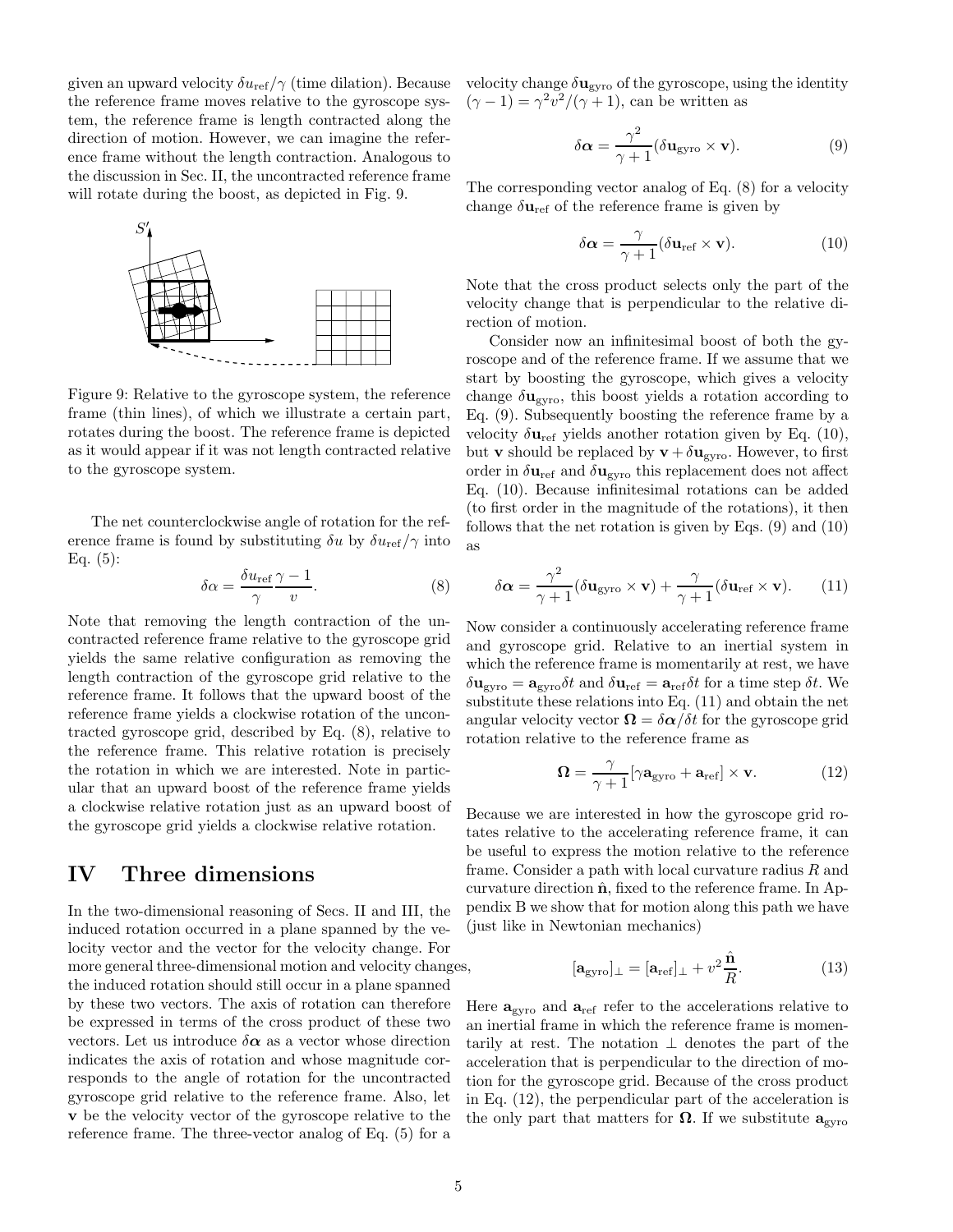from Eq.  $(13)$  into Eq.  $(12)$  and simplify the resultant expression, we find

$$
\mathbf{\Omega} = (\gamma - 1) \left( \frac{\hat{\mathbf{n}}}{R} \times \mathbf{v} \right) + \gamma (\mathbf{a}_{\text{ref}} \times \mathbf{v}). \tag{14}
$$

The first term on the right-hand side of Eq. (14) has the same form as the standard Thomas precession term given by Eq. (1). The second term corresponds to both direct effects of rotation from the reference frame acceleration and to the indirect effects of this acceleration, because the acceleration of the gyroscope grid relative to an inertial frame depends on the reference frame acceleration in this formulation. Equation (14) matches the formally derived Eq. (51) of Ref. 8.

# V Applications

In this section we discuss applications of the derived formalism, Eq. (14), for gyroscope precession relative to an accelerating reference frame.

#### A Motion along a horizontal line

Consider a special relativistic scenario of a train moving along a horizontal line relative to a platform that continually accelerates upward relative to an inertial frame (see Fig. 10).



Figure 10: A train with a gyroscope moving relative to an accelerating platform observed at two successive times.

On the train a gyroscope is suspended so that there are no torques acting on it as observed from the train. For the special case of motion along a straight line relative to the reference frame (the platform in this case), we have  $1/R = 0$ . If we define  $\mathbf{g} = -\mathbf{a}_{ref}$  as the local acceleration of an object dropped relative to the platform, Eq. (14) reduces to

$$
\mathbf{\Omega} = \gamma(\mathbf{v} \times \mathbf{g}).\tag{15}
$$

Note that both the gyroscope and the platform reference frame accelerate with respect to an inertial frame, and hence we expect two precession effects. Both of these effects are included in the single term on the right-hand side of Eq. (15). Let  $\Omega$  denote the clockwise precession rate,  $v$  the velocity to the right, and  $g$  the the downward acceleration of dropped object relative to the platform. Then Eq. (15) gives

$$
\Omega = \gamma v g. \tag{16}
$$

Note that the uncontracted grid, whose rotation with respect to the platform reference frame is given by Eq.  $(16)$ , corresponds to the grid as experienced by an observer on the train (as discussed in Sec. II G). Thus we obtain the angular velocity relative to the train by multiplying the right-hand side of Eq. (16) by  $\gamma$  to account for time dilation.<sup>9</sup> Relative to the train the gyroscope thus precesses at a steady rate  $\Omega_0$  (clockwise as depicted) given by

$$
\Omega_0 = \gamma^2 v g. \tag{17}
$$

If we assume the train velocity to be low and introduce the proper factor of  $c^2$  to enable us to express g and v in SI units, we have  $\Omega_0 \approx v g/c^2$ . For a train with a velocity of 50 m/s and a platform acceleration corresponding to that of a dropped apple on the Earth, we obtain

$$
\Omega_0 \approx \frac{50 \frac{\text{m}}{\text{s}} \times 9.81 \frac{\text{m}}{\text{s}^2}}{(3 \times 10^8 \frac{\text{m}}{\text{s}})^2} \approx 5 \times 10^{-15} \text{rad/s}.
$$
 (18)

This special relativistic scenario mimics a train moving along a straight platform on the Earth (neglecting the Earth's rotation). It follows that precession effects due to gravity are small for everyday scenarios on the Earth.

Because a torque-free gyroscope precesses relative to the train, it follows that the train has a proper rotation, meaning that the train rotates as observed from its own momentary inertial rest frame. This rotation can be understood without reference to the gyroscope precession. The heart of the matter lies (as is often the case) in simultaneity. Let  $S$  be an inertial system where the rail of the continuously accelerating platform is at rest momentarily (at  $t = 0$ ). As observed in S, the horizontal straight rail will first move downward (when  $t < 0$ ), decelerate to be at rest at  $t = 0$ , and then accelerate upward. Consider now all the events along a section of the rail, when the rail is at rest in S. Relative to the train's momentary inertial rest frame  $S'$ , which moves with velocity v to the right as observed from S, the rightmost of the events along the rail will occur first. Thus relative to  $S'$ , when the rail at the rear end of the train has no vertical motion, the rail at the front end (and thus the train's front end) will already have an upward velocity. Hence a train moving as depicted in Fig. 10 has a proper counterclockwise rotation. By this reasoning we can verify the validity of Eq. (17). We also understand that as observed from  $S'$ , the rail is not straight but is curved as depicted in Fig. 11.



Figure 11: A sketch of the rail and the train observed from an inertial system where the train is momentarily at rest.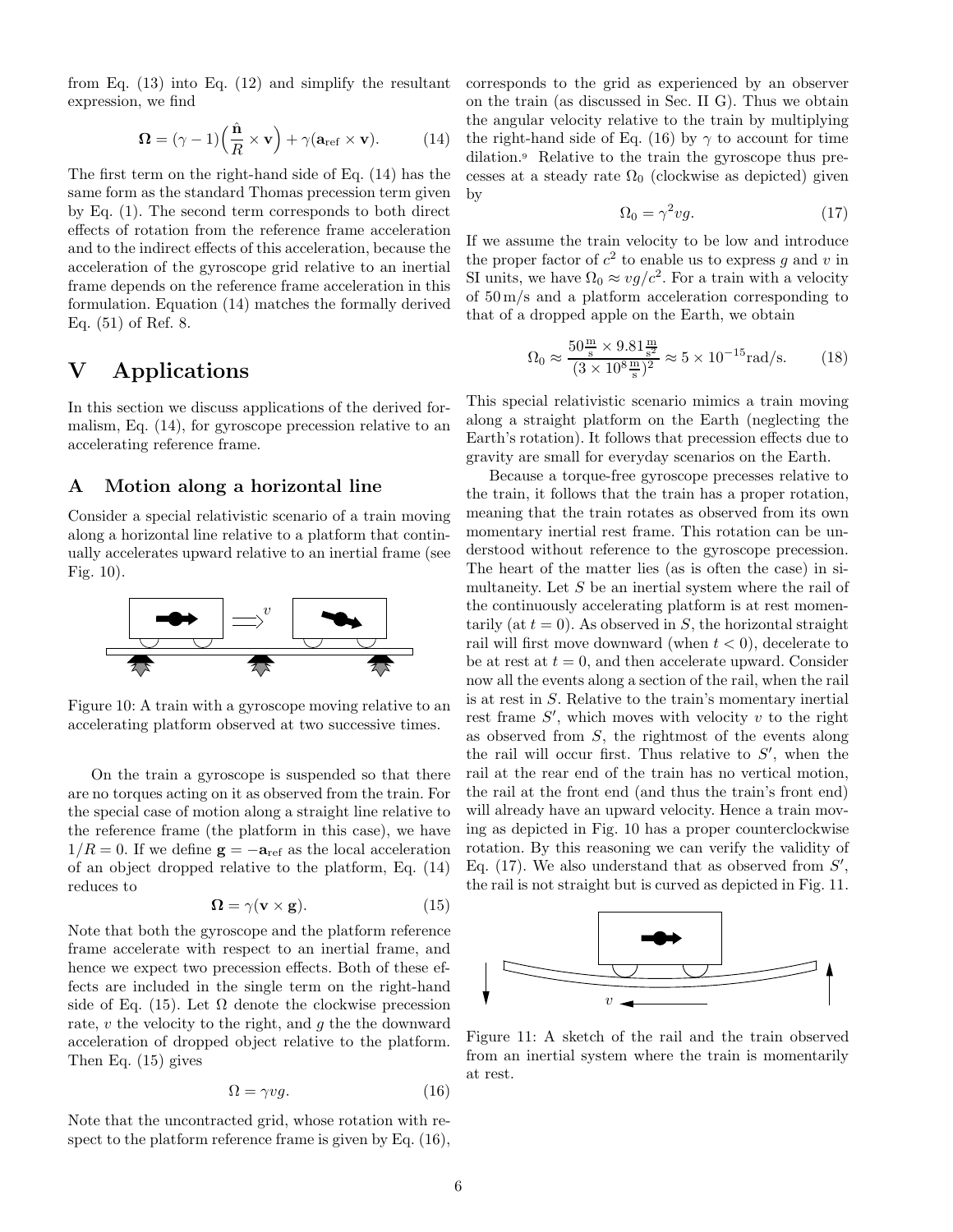#### B Following the geodesic photon

As another application we now study the precession of a gyroscope that follows the spatial trajectory of a free photon.<sup>10</sup> From Eq. (B2) it follows that the trajectory of a free photon (set  $v = 1$  and  $\mathbf{a}_{\text{particle}} = 0$ ) as observed relative to an accelerating reference frame satisfies

$$
\frac{\hat{\mathbf{n}}}{R} = \mathbf{g}_{\perp}.\tag{19}
$$

Here  $g_{\perp}$  is the part of g that is perpendicular to v (recall that  $\mathbf{g} = -\mathbf{a}_{ref}$ ). If we substitute the curvature given by Eq. (19) into Eq. (14), we find that the gyroscope grid angular velocity is given by

$$
\mathbf{\Omega} = \mathbf{v} \times \mathbf{g}_{\perp}.\tag{20}
$$

Consider now a normalized vector  $\hat{\mathbf{t}}$  directed along the spatial direction of motion. The time derivative of  $\hat{\mathbf{t}}$  relative to the reference frame satisfies  $d\hat{\mathbf{t}}/dt = v\hat{\mathbf{n}}/R$ . It follows that  $\hat{t}$  rotates with an angular velocity  $\Omega_{\hat{t}}$  =  $\mathbf{v} \times \hat{\mathbf{n}}/R$ . If we substitute the curvature  $\hat{\mathbf{n}}/R = \mathbf{g}_{\perp}$  given by Eq. (19), into this expression for  $\Omega_{\hat{t}}$ , we obtain

$$
\Omega_{\hat{\mathbf{t}}} = \mathbf{v} \times \mathbf{g}_{\perp}.\tag{21}
$$

If we compare Eqs. (21) and (20), we see that  $\hat{\mathbf{t}}$  rotates with the same angular velocity as the gyroscope grid. It follows that a gyroscope transported along a spatial trajectory of a free photon will keep pointing along the direction of motion if it did initially (see Fig. 12).



Figure 12: A free photon will in general follow a curved path relative to an accelerated reference frame. A gyroscope transported along such a path will keep pointing along the path if it did so initially.

If we imagine a static reference frame outside the event horizon of a static black hole, then locally this reference frame behaves just like an accelerated reference frame in special relativity (the equivalence principle). Hence a gyroscope outside of a black hole that follows the path of a free photon, such as a circle at the photon radius, will not precess relative to the forward direction of motion, as depicted in Fig. 2 in the introduction.

# VI Conclusions

We have seen how the basic principles of special relativity can be used to derive a simple but exact three-vector formalism of spin precession with respect to an accelerating reference frame. The precession is given by Eq. (14) as

$$
\mathbf{\Omega} = (\gamma - 1) \Big( \frac{\hat{\mathbf{n}}}{R} \times \mathbf{v} \Big) + \gamma (\mathbf{a}_{\text{ref}} \times \mathbf{v}), \tag{22}
$$

where  $\hat{\mathbf{n}}/R$  is the curvature of the gyroscope path relative to the accelerated reference frame. Recall that  $\Omega$ describes the rotation of a gyroscope axis as we imagine it without length contraction along the direction of motion. In the following, knowledge of general relativity is assumed.

# VII Axisymmetric spatial geometries and effective rotation vectors

In a static spacetime such as that of a Schwarzschild black hole, the global static reference frame locally corresponds to the accelerated reference frames we have considered in special relativity. If we integrate the infinitesimal rotations from  $\Omega$  given by either Eqs. (12) or (14), we can find the net rotation of a gyroscope that is transported along a given spatial path. Note, however, that  $\Omega$  describes how the gyroscope grid rotates relative to a frame that is parallel transported with respect to the local spatial geometry associated with the reference frame. Thus directly integrating the effects of rotation from  $\Omega$  gives the rotation relative to a frame that is parallel transported with respect to the global spatial geometry. In Fig. 13 we illustrate a section of the spatial geometry of an equatorial plane of a static black hole.



Figure 13: Sketch of the spatial geometry of a symmetry plane outside a black hole. The local static reference frame shown (the square grid) has a proper acceleration outward. For a sufficiently small such reference frame it works just like an accelerated reference frame in special relativity.

Suppose then that we consider motion in the equatorial plane of some axisymmetric geometry. For instance,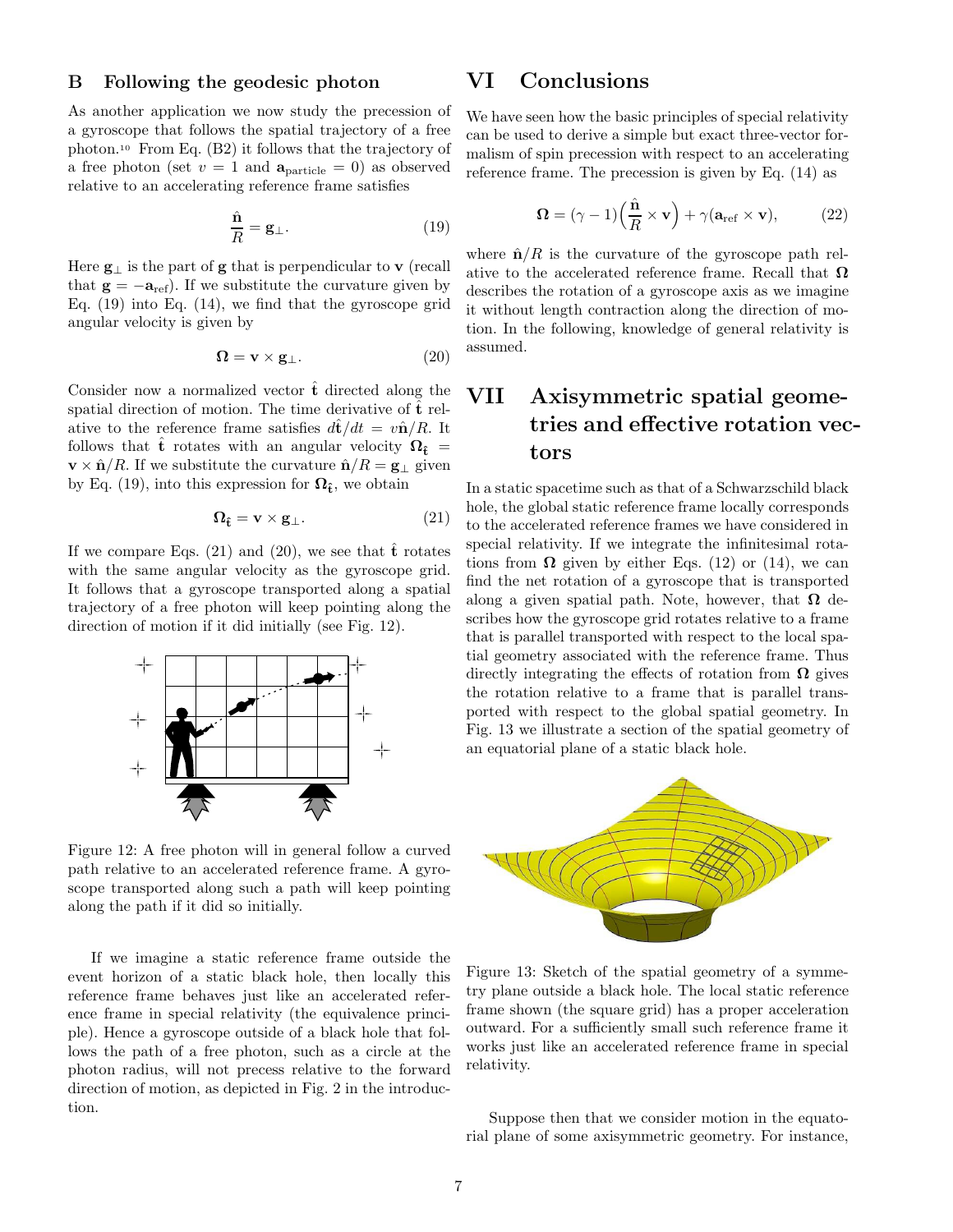we might be interested in the the net rotation of a gyroscope (grid) after a closed orbit around the center of symmetry (not necessarily a circular orbit). We need then take into consideration that a parallel transported frame will be rotated relative to its initial configuration after a complete orbit due to the spatial geometry. To deal with this complication we introduce a new reference frame that rotates relative to the local coordinates, spanned by the polar vectors  $\hat{\mathbf{r}}$  and  $\hat{\boldsymbol{\varphi}}$ , in the same manner as a parallel transported reference frame does on a plane. In other words, if we consider a counterclockwise displacement  $(\delta\varphi,\delta r)$ , then relative to the local vectors  $\hat{\mathbf{r}}$  and  $\hat{\varphi}$ , the new reference frame should rotate  $\delta\varphi$  clockwise. Such a "would-be-flat" reference frame always returns to its initial configuration after a full (closed) orbit.

The line element for a two-dimensional axisymmetric spatial geometry can be written in the form

$$
ds^2 = g_{rr}dr^2 + r^2d\varphi^2.
$$
 (23)

With respect to such a geometry it is easy to show that the angular velocity of a parallel transported frame relative to a "would-be-flat" frame is given by<sup>8</sup>

$$
\omega_{\text{space}} = \frac{1}{r} \left( \frac{1}{\sqrt{g_{rr}}} - 1 \right) \mathbf{v} \times \hat{\mathbf{r}}.
$$
 (24)

Because infinitesimal rotation vectors can be added (to lowest order), it follows from Eq. (24) and Eq. (14) that the gyroscope grid rotation relative to the would-be-flat frame is given by

$$
\Omega_{\text{eff}} = (\gamma - 1) \left( \frac{\hat{\mathbf{n}}}{R} \times \mathbf{v} \right) - \gamma (\mathbf{g} \times \mathbf{v}) + \frac{1}{r} \left( \frac{1}{\sqrt{g_{rr}}} - 1 \right) \mathbf{v} \times \hat{\mathbf{r}}.
$$
\n(25)

Alternatively we could express  $\Omega_{\text{eff}}$  in terms of the gyroscope acceleration  $\mathbf{a}_{\text{gyro}}$  relative to a local freely falling (inertial) frame momentarily at rest relative to the static reference frame. If we use Eq. (12) and add the rotation due to the spatial geometry as described by Eq. (24), we find

$$
\Omega_{\text{eff}} = \frac{\gamma^2}{\gamma + 1} (\mathbf{a}_{\text{gyro}} \times \mathbf{v}) - \frac{\gamma}{\gamma + 1} (\mathbf{g} \times \mathbf{v}) + \frac{1}{r} \left( \frac{1}{\sqrt{g_{rr}}} - 1 \right) \mathbf{v} \times \hat{\mathbf{r}}.
$$
\n(26)

Note that the time  $t$  implicitly entering in Eqs.  $(25)$  and (26) through  $\Omega_{\text{eff}} = d\alpha/dt$  is the local proper time for a static observer. We obtain the net induced rotation of a gyroscope in closed orbit by integrating the effects of the infinitesimal rotations given by either Eq. (25) or Eq. (26).

# VIII Circular orbits in static spherically symmetric spacetimes

For circular motion in a spatial symmetry plane of a static spherically symmetric spacetime, the direction of the rotation vector  $\Omega_{\text{eff}}$  is constant (directed perpendicularly to the plane of motion) in the coordinate basis of the would-be-flat reference frame. For a counterclockwise motion the clockwise angular velocity of precession is then (with  $\hat{\mathbf{n}} = -\hat{\mathbf{r}}$  and  $\mathbf{g} = -q\hat{\mathbf{r}}$ ) given by Eq. (25) as

$$
\Omega_{\text{eff}} = (\gamma - 1)\frac{v}{R} - \gamma gv + \frac{v}{r} \left(\frac{1}{\sqrt{g_{rr}}} - 1\right). \tag{27}
$$

It is easy to show that the curvature radius of a circle at a certain  $r$ , for a geometry of the form of Eq.  $(23)$ , is given by  $R = r\sqrt{g_{rr}}$ . If we substitute this result into Eq. (27), we find

$$
\Omega_{\text{eff}} = \frac{v}{r} \left( \frac{\gamma}{\sqrt{g_{rr}}} - 1 \right) - \gamma g v. \tag{28}
$$

For a general spherically symmetric static spacetime, the line element of a radial line can be written in the form

$$
d\tau^2 = g_{tt}(r)dt^2 - g_{rr}(r)dr^2.
$$
 (29)

Note that  $g_{rr}$  is positive as defined here (to match the definition in Sec. VII). From Eq. (29) it is easy to derive the local acceleration of a freely falling particle momentarily at rest. The result is

$$
g = \frac{1}{2g_{tt}\sqrt{g_{rr}}} \frac{\partial g_{tt}}{\partial r}.
$$
 (30)

So here we have an explicit expression for the g which enters the expression for  $\Omega_{\text{eff}}$  in Eq. (28). We are now ready to consider a specific example.

#### A The Schwarzschild black hole

For a Schwarzschild black hole (using standard coordinates and  $c = G = 1$ ) we have

$$
g_{tt} = (1 - 2M/r) \tag{31a}
$$

$$
g_{rr} = (1 - 2M/r)^{-1}.
$$
 (31b)

We substitute these two expressions into Eq. (30) and find

$$
g = \frac{M}{r^2 \sqrt{1 - 2M/r}}.\tag{32}
$$

If we use Eq.  $(32)$  and Eq.  $(31b)$  in Eq.  $(28)$ , we obtain

$$
\Omega_{\text{eff}} = \frac{\gamma v}{r\sqrt{1 - 2M/r}} \left(1 - 3M/r\right) - \frac{v}{r}.\tag{33}
$$

Equation (33) gives the precession rate as a function of  $r$ and  $v$ . For constant velocity  $v$  we obtain the net rotation after a full orbit by multiplying the precession rate by the local orbital period  $2\pi r/v$ . Thus we have  $\alpha_{per-lap}$  $\Omega_{\text{eff}}2\pi r/v$ . If we use this result together with Eq. (33), we obtain for counterclockwise motion the clockwise angle of precession per lap

$$
\frac{\alpha_{\text{per-lap}}}{2\pi} = \gamma \frac{(1 - 3M/r)}{\sqrt{1 - 2M/r}} - 1.
$$
 (34)

In particular, for the photon radius (where geodesic photons can move on circles) at  $r = 3M$ , we obtain a rotation angle of  $-2\pi$  per orbit, independently of the velocity. This result is precisely what we would expect from the discussion in Sec. V B. Equation (34) is equivalent to Eq. (39) of Ref. 11.<sup>12</sup>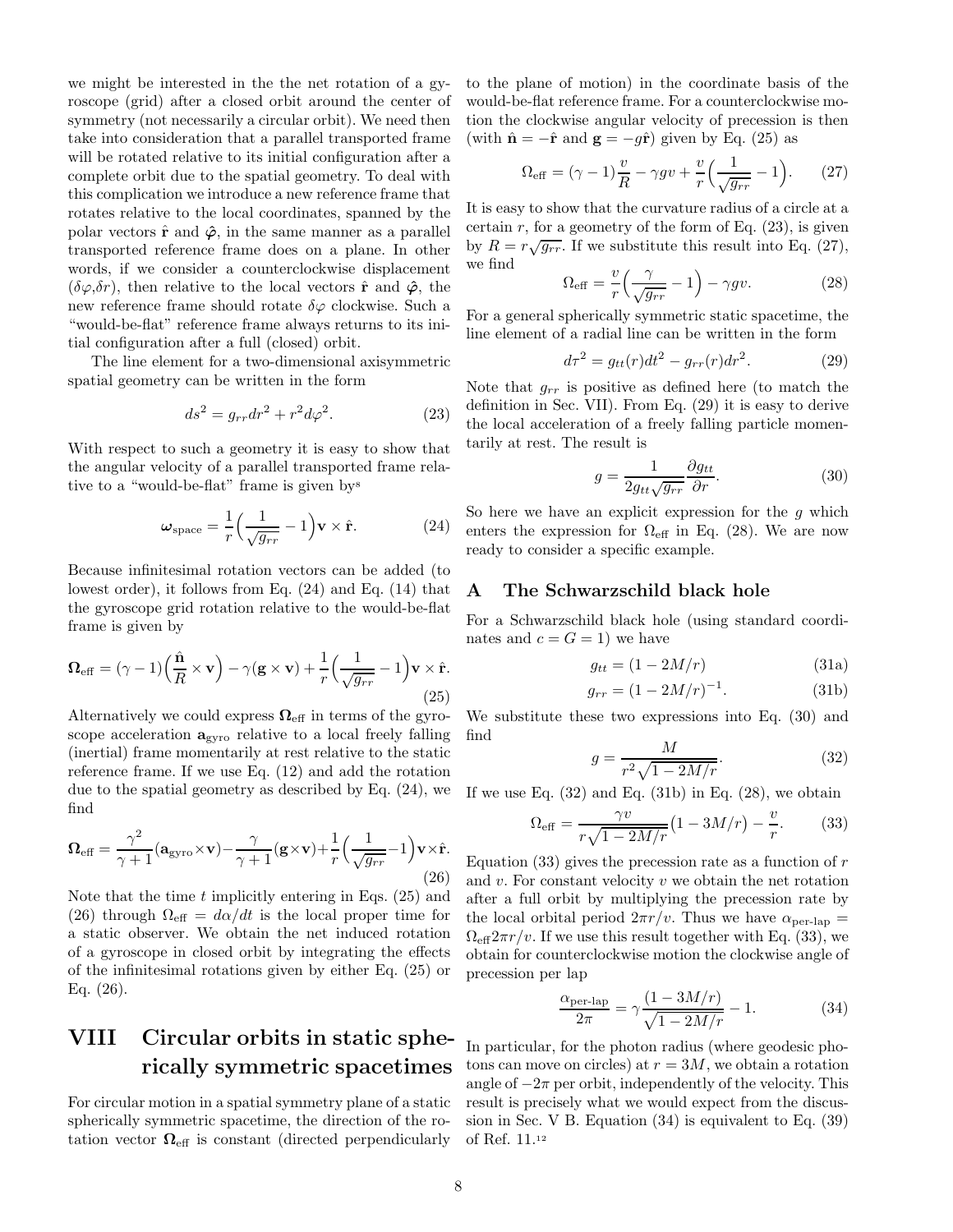#### B Geodesic circular motion

For a free (geodesic) gyroscope in circular motion around a static black hole we have, according to Eq. (13),  $v^2/R =$ g where  $R = r\sqrt{g_{rr}}$ . By also using  $g_{rr}$  given by Eq. (31b) and g given by Eq. (32), we find the  $\gamma$  factor for free circular motion:

$$
\gamma = \frac{\sqrt{1 - 2M/r}}{\sqrt{1 - 3M/r}}.\tag{35}
$$

Note that  $\gamma$  becomes infinite for  $r = 3M$  as it should. If we use Eq.  $(35)$  in Eq.  $(34)$ , we obtain

$$
\frac{\alpha_{\text{per-lap}}}{2\pi} = \sqrt{1 - 3M/r} - 1.
$$
 (36)

Equation (36) is an exact expression for the net precession angle per full orbit for an ideal gyroscope in free circular motion around a static black hole. If we assume the gyroscope to be freely "floating" within a satellite, analogous to the discussion of Sec. II G, Eq. (36) gives the rotation relative to a star-calibrated reference system of the satellite. Equation (36) matches Eq. (37) of Ref. 11.

# IX Relation to other work

The standard approach to calculating gyroscope precession in special and general relativity is to solve the Fermi equation for the spin four-vector of the gyroscope. Even for simple applications in special relativity, such as circular motion, the resulting equations can, however, be quite complicated (see Appendix A). In general relativity, the classical approaches to gyroscope precession are based on approximations that assume "weak" gravity and small velocities (see e.g Refs. 4 and 13). The derived formalisms can therefore not be applied accurately to, for example, a gyroscope orbiting close to a black hole. Other approaches, such as that in Ref. 11, are exact but specific to circular motion. The approach of this paper, which is exact (assuming an ideal gyroscope) and applies to arbitrary motion relative to a static reference frame, is strongly linked to the more formal approaches in Refs. 8 and 14.

# A The Fermi approach to circular motion

In special and general relativity the spin of a gyroscope is represented by a four-vector  $S^{\mu}$ . The Fermi transport law for  $S^{\mu}$  is given by

$$
\frac{DS^{\mu}}{D\tau} = u^{\mu} \frac{Du^{\alpha}}{D\tau} S_{\alpha}.
$$
 (A1)

Here  $u^{\mu}$  is the four-velocity of the gyroscope. As a special relativistic application we consider motion with fixed speed  $v$  along a circle in the  $xy$ -plane with an angular frequency  $\omega$ . We assume that the spatial part of the spin vector  $(S^x, S^y, S^z)$  is in the xy plane (so  $S^z = 0$ ) and let the gyroscope start at  $t = 0$  on the positive x-axis. Solving the Fermi equation is then (effectively) reduced to solving two coupled differential equations (see Ref. 8):

$$
\frac{dS^x}{dt} = \gamma^2 v^2 \omega \sin(\omega t) (S^x \cos(\omega t) + S^y \sin(\omega t)) \qquad \text{(A2a)}
$$

$$
\frac{dS^{y}}{dt} = -\gamma^{2}v^{2}\omega\cos(\omega t)(S^{x}\cos(\omega t) + S^{y}\sin(\omega t)).
$$
 (A2b)

For the initial conditions  $(S^x, S^y) = (S, 0)$  the solutions can be written as<sup>2</sup>

$$
S^{x} = S [\cos((\gamma - 1)\omega t) + (\gamma - 1)\sin(\omega \gamma t)\sin(\omega t)] \quad \text{(A3a)}
$$

$$
S^{y} = S \left[ \sin((1 - \gamma)\omega t) - (\gamma - 1) \sin(\omega \gamma t) \cos(\omega t) \right]. (A3b)
$$

The first term on the right-hand side of Eq. (A3a) and Eq. (A3b) respectively, corresponds to a rotation about the z-axis, but there is also another superimposed rotation with a time dependent amplitude. To find this solution directly from the coupled Fermi equations seems rather difficult, even for this very symmetric and simple scenario.

## B Curvature and acceleration

Suppose that we have an upward accelerating reference frame. A test particle moves with velocity v along a path, fixed to the reference frame, with the local curvature R and curvature direction  $\hat{\mathbf{n}}$ . We would like to express the part of the test particle's acceleration that is perpendicular to the particle's momentary direction of motion, relative to an inertial system in which the reference frame is momentarily at rest. For this purpose, we consider how the test particle will deviate from a straight line fixed to the inertial system and directed in the momentary direction of motion of the test particle.

For the small relative velocities between the inertial system and the reference frame that we will consider here, we need not differentiate between the length and time scales of the two systems. Consider a short time step  $\delta t$ after the particle has passed the origin. To lowest order with respect to  $\delta t$ , the perpendicular acceleration relative to the reference frame is given by  $v^2 \hat{\mathbf{n}}/R$ . From Fig. 14 we have to lowest nonzero order in  $\delta t$ 

$$
\delta \mathbf{x}_1 = \frac{\hat{\mathbf{n}}}{R} \frac{v^2 \delta t^2}{2}
$$
 (B1a)

$$
\delta \mathbf{x}_2 = \mathbf{g}_\perp \frac{\delta t^2}{2} \tag{B1b}
$$

$$
\delta \mathbf{x}_3 = \delta \mathbf{x}_1 - \delta \mathbf{x}_2. \tag{B1c}
$$

Here  $g_{\perp}$  is the acceleration of the inertial system relative to the reference frame (we have  $\mathbf{g}_{\perp} = -[\mathbf{a}_{ref}]_{\perp}$ ) in the direction perpendicular to the direction of motion. We know that  $\delta \mathbf{x}_3 = [\mathbf{a}_{\text{particle}}] \pm \frac{\delta t^2}{2}$  to lowest order in  $\delta t$ . If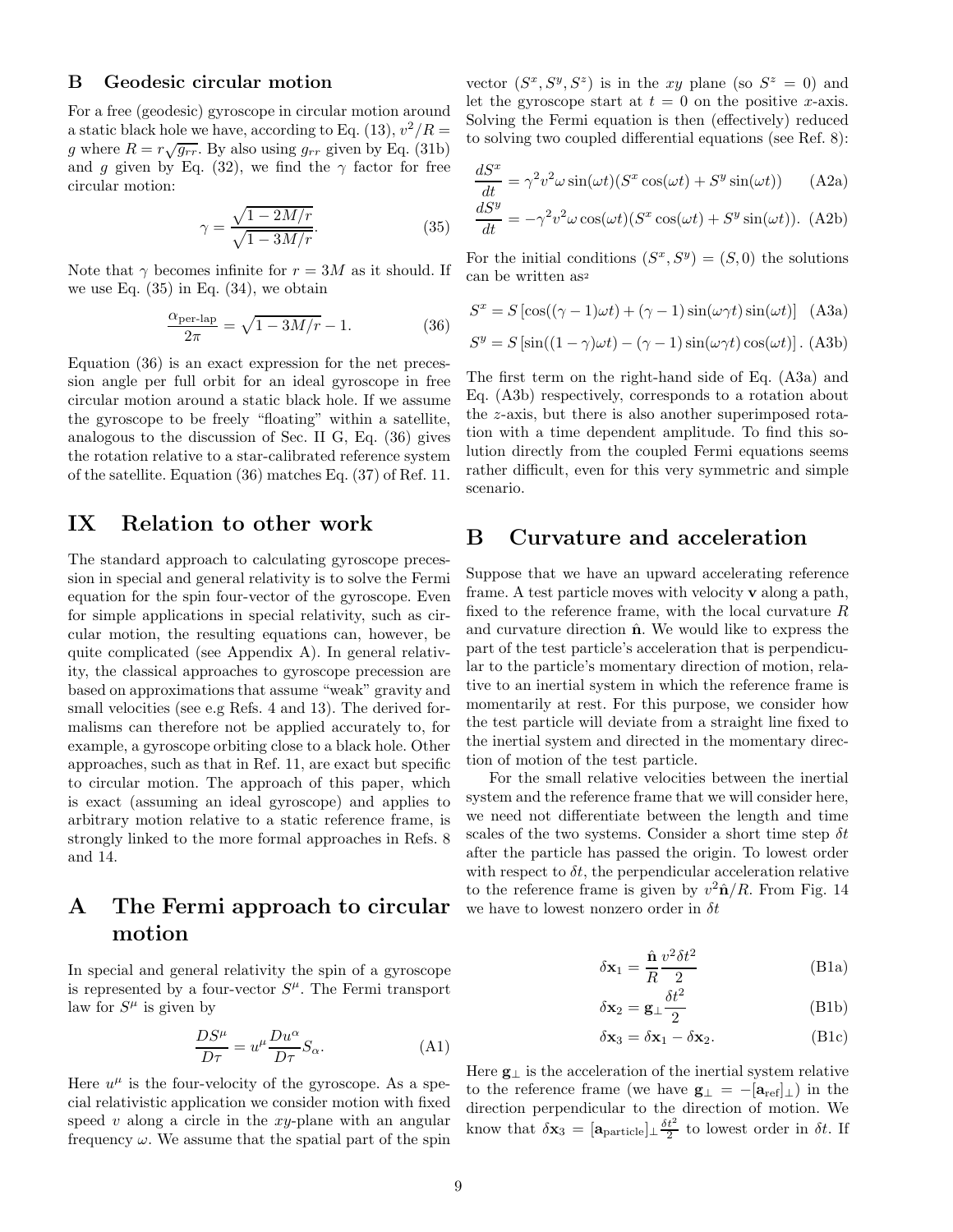

Figure 14: Deviations from a straight line relative to a reference frame that accelerates in the z-direction. The plane shown is perpendicular to the momentary direction of motion (along the dashed line), and all the three vectors lie in this plane. The solid curving line is the particle trajectory. The thick line is the line that is fixed to the inertial system in question, and is thus falling relative to the reference frame.

we substitute this expression for  $\delta x_3$  into Eq. (B1c) and take the infinitesimal limit, it follows that

$$
[\mathbf{a}_{\text{particle}}]_{\perp} = [\mathbf{a}_{\text{ref}}]_{\perp} + v^2 \frac{\hat{\mathbf{n}}}{R}.
$$
 (B2)

Equation (B2) gives the acceleration  $\mathbf{a}_{\text{particle}}$  of a test particle, relative to an inertial system in which the reference frame is momentarily at rest, for given path curvature relative to the reference frame and given acceleration  $a_{ref}$ of the reference frame.

# References

- [1] This angular velocity describes how the gyroscope axis precesses if we imagine that the length contraction along the direction of motion is removed. We will discuss this point further in the text.
- [2] C. W. Misner, K. S. Thorne, and J. A. Wheeler, Gravitation (W. H. Freeman, New York, 1973), pp. 175–176.
- [3] There is a radius where free photons, that is, photons whose motion is determined by nothing but gravity, can move on circles around a black hole. The circumference of this circle is 1.5 times the circumference of the surface of the black hole (the event horizon).
- [4] Reference 2, pp. 1117–1120.
- [5] R. D'Inverno, Introducing Einstein's Relativity (Oxford University Press, Oxford, 1998), p. 129.
- [6] Two inertial systems  $S$  and  $S'$  are said to be in standard configuration if their spatial axes are aligned,

 $S'$  moves along the x-axis of S, and their spatial origins coincide at  $t = t' = 0$ . The systems are then related by the standard Lorentz transformation. Two inertial systems  $S$  and  $S'$  are related by a boost assuming that the same rotation of S and  $S'$  is required to put the two systems into standard configuration.

- [7] Consider an infinitesimal boost in a general direction between the x and y axis of  $S'$ . Because relativistic rotation effects vanish at low speeds (according to Eq. (4)  $\delta \alpha \simeq v \delta u/2$ , the boost is, to first order in the velocity change, equivalent to first boosting the grid in the x-direction and then in the y-direction. The forward x-boost has no impact on the relative rotations. It follows that, to first order in the velocity change, the y-part of the boost contributes to the rotation as if there were no simultaneous forward x-boost.
- [8] R. Jonsson, "A covariant formalism of spin precession with respect to a reference congruence," Class. Quantum Grav. 23, 37–59 (2006).
- [9] Note that g should still be the acceleration of a dropped object relative to the platform. In fact, as observed relative to the train, the acceleration of a dropped object will be greater than g for nonzero train velocities.
- [10] M. A. Abramowicz, "Relativity of inwards and outwards: An example," Month. Not. Roy. Astr. Soc. 256, 710–718 (1992).
- [11] Wolfgang Rindler and Volker Perlick, "Rotating coordinates as tools for calculating circular geodesics and gyroscopic precession," Gen. Rel. Grav. 22, 1067–1081 (1990).
- [12] Replace  $\omega r$  in Eq. (39) of Ref. 11 by  $v\sqrt{g_{tt}}$  where  $g_{tt} = 1 - 2M/r.$
- [13] S. Weinberg, Gravitation and Cosmology: Principles and Applications of the General Theory of Relativity (John Wiley & Sons, New York, 1972), pp. 233–238.
- [14] R. T. Jantzen, P. Carini and D. Bini, "The many faces of gravitoelectromagnetism," Ann. Phys. (NY) 215, 1–50 (1992).